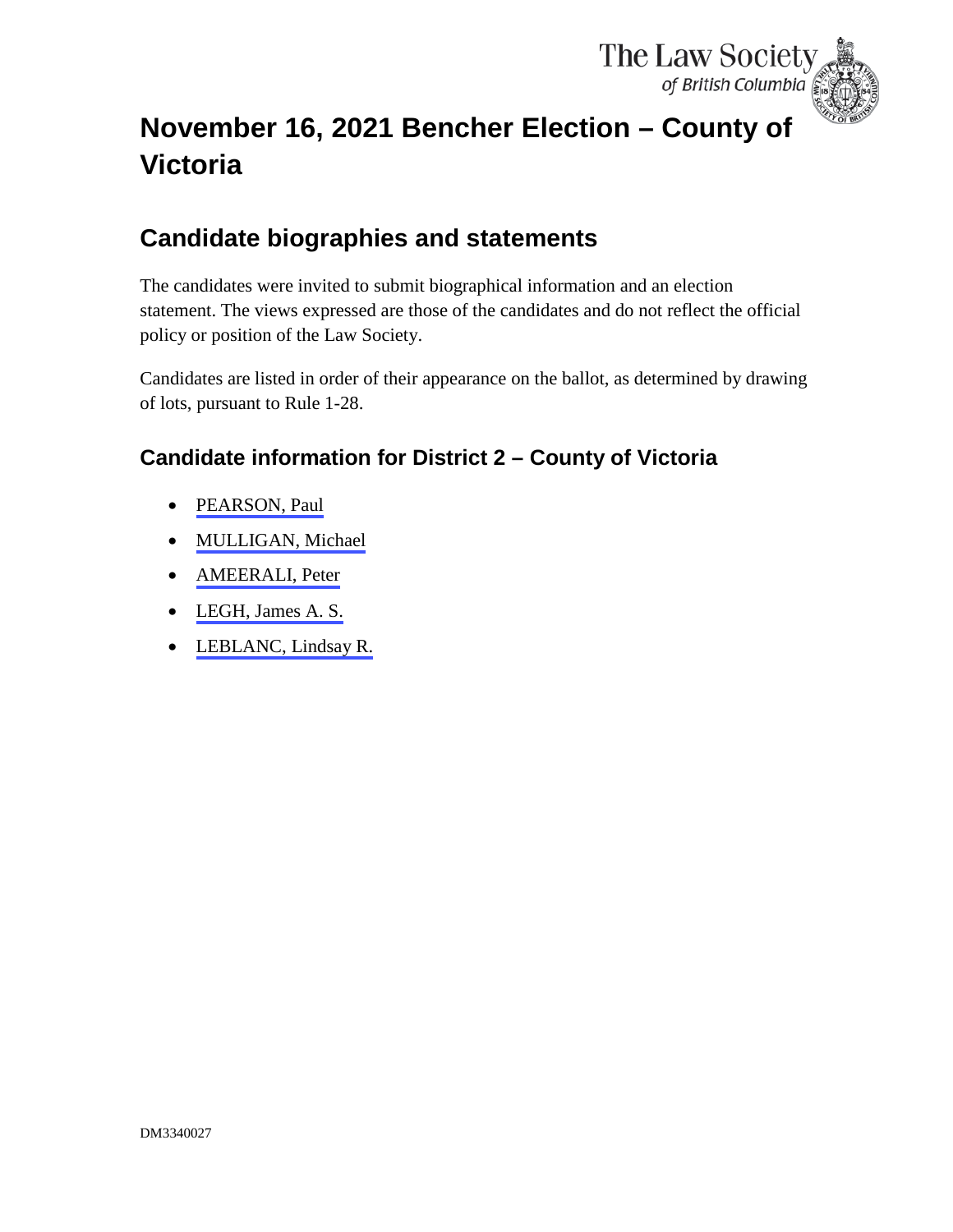<span id="page-1-0"></span>

**PEARSON, Paul** Called to the Bar: 1999 Crown Counsel Email: [paul.pearson@gov.bc.ca](mailto:paul.pearson@gov.bc.ca)

### **BIOGRAPHICAL INFORMATION**

I grew up in Victoria and attended UVic Law. After my call in 1999 I joined Mulligan Tam Pearson as a partner, where I practiced criminal defence work for over 18 years. In 2018 I moved to the BC Prosecution service and have been Crown Counsel in the Victoria office for the past three years.

I joined the Victoria Bar Association executive early in my career and held the position of president in 2003. I rejoined the board in 2016. I have acted as Social Coordinator (sports then dinners) since 2016. For the past two years I have been CBA Representative and website coordinator for the VBA.

I spent 5 years as the co-chair of the CBA Victoria Criminal Section from 2009-2014. I also was a member of, and then chaired, the CBA BC Sections Standing Committee.

Additionally, I was a member of and eventually co-chair of the Trial Lawyers' Legal Aid Action committee.

Since being elected a CBA BC Victoria County Representative in 2016 I have sat on the Indigenous Justice Advocacy, Access to Justice and Nominating Committees.

I also taught Criminal Procedure at UVic Law from 2016-2019 and was proud to receive the first LSS Adjunct Professor Award.

#### **ELECTION STATEMENT**

As Bencher I would hope to be an effective voice for the concerns and issues of Victoria lawyers. I have acted in a representative role on many committees and know the importance of prompt reporting back to members with updates. My years on the VBA board has given me a window into the importance of Bencher work, and variety of issues the Law Society addresses.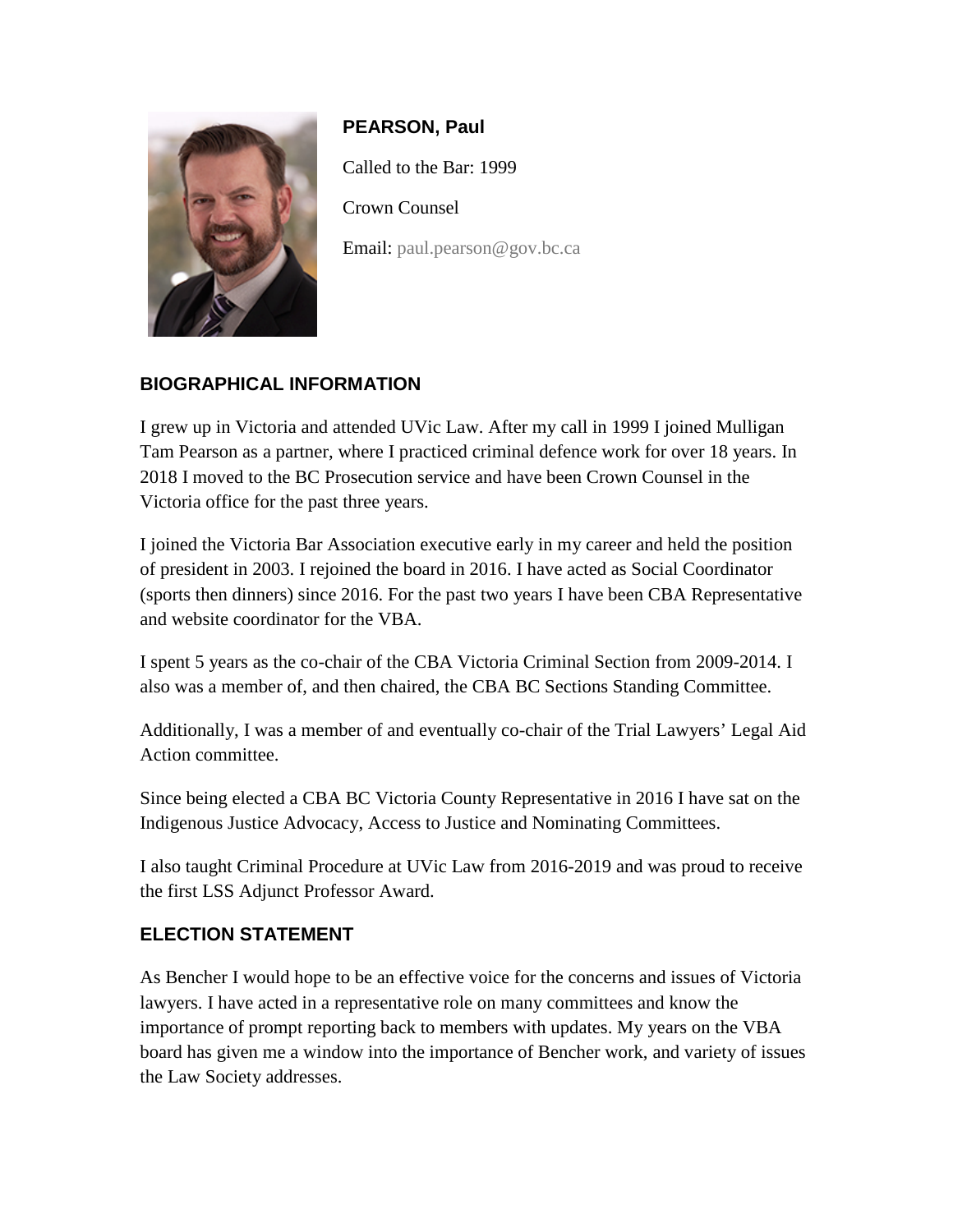As someone who helped run a small firm for 18 years, I am keenly aware of the "on the ground" realities that arise as a result of new Law Society requirements or procedures. The public interest is sometimes best served by letting lawyers who are already fulfilling their professional responsibilities get on with the practice of law without additional overhead-swelling obligations.

I also have experience in the role of government lawyer and its unique duties and ethical challenges.

### ACCESS TO JUSTICE AND ALTERNATIVE SERVICE PROVIDERS

I am an advocate for access to justice. I have lobbied hard for legal aid and streamlining our justice system to provide better access to more people who are being left behind. As it stands, it is unclear whether opening the provision of legal services to alternative providers will truly improve access to justice. Happily, other jurisdictions are trying a move to this model, and we can look to them for tangible, measurable results. I am optimistic the experiences in these jurisdictions can provide information that is determinative in assessing whether this change would actually improve access to justice through competent legal service providers.

An additional challenge is reconciling the proposed addition of alternative legal services providers with the worsening articling crisis. Adding more legal service providers will likely aggravate the dire employment prospects of law graduates, and the articling crisis seems to point to BC not having a "lawyer supply" problem.

#### RECONCILIATION

I am proud of my work on the BC CBA Indigenous Justice Advocacy Committee, and my addition of some Indigenous criminal justice curricula to the UVic Law Criminal Procedure course. In the nine years since the Truth and Reconciliation Commission, we have seen some improvement in the respect shown to Indigenous issues, but the work toward concrete progress in the justice system must continue.

#### VICTORIA

My entire legal career has been in this amazing city. We have something special here, as lawyers from Vancouver will tell you. Our collegiality and cooperation sets us apart from other places. One example of Victoria's strong legal community is the UVic Law Centre program. Since my time there as a student, I have been a strong supporter of the Law Centre and the invaluable mentorship it provides law students; I have had dozens of them as temporary articled students. This is an example of my history of engaging with the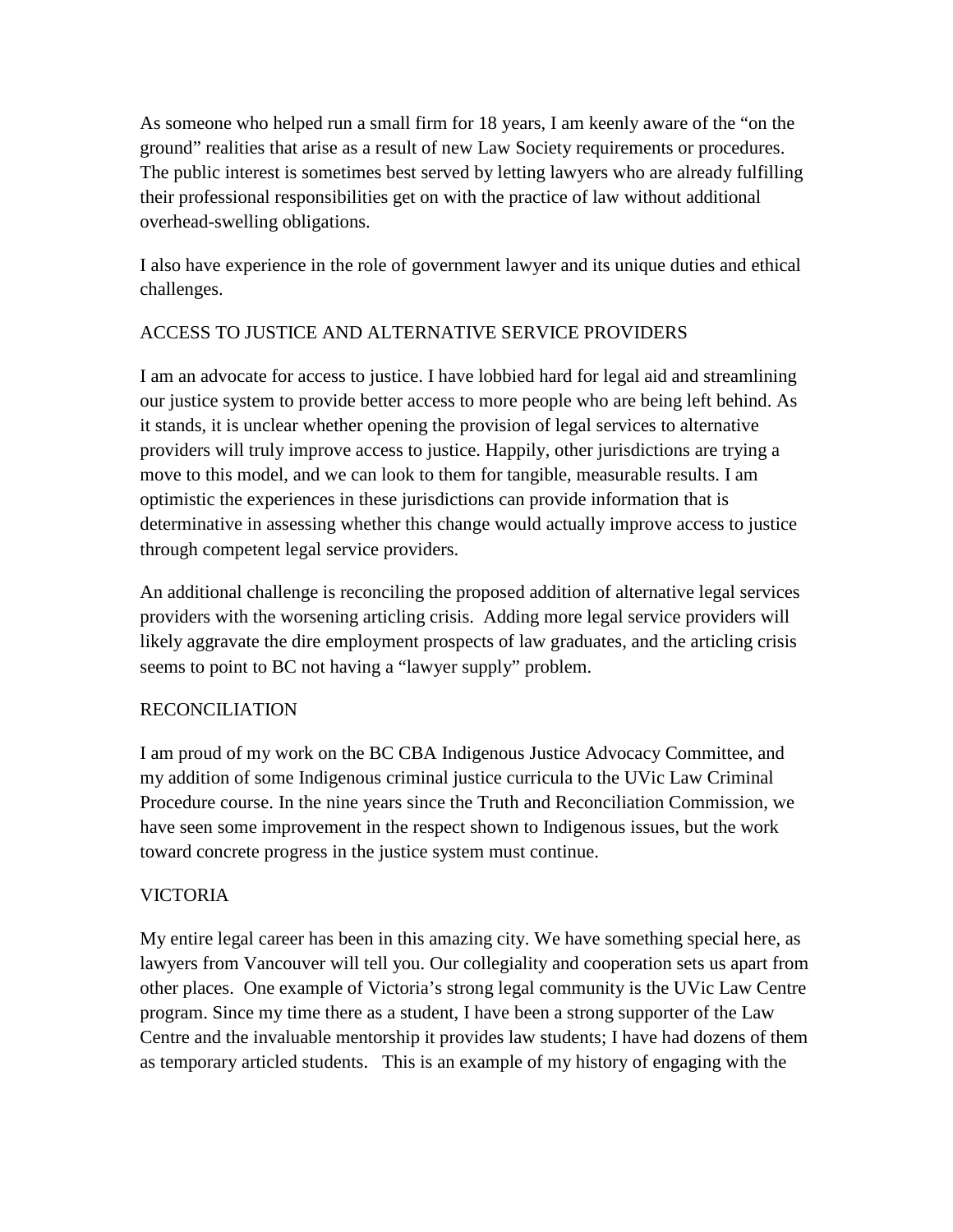lawyers of Victoria and my support for Victoria's valuable legal institutions. I hope you will give me the opportunity to now represent you as Bencher.

[[Return to Candidates list\]](#page-0-0)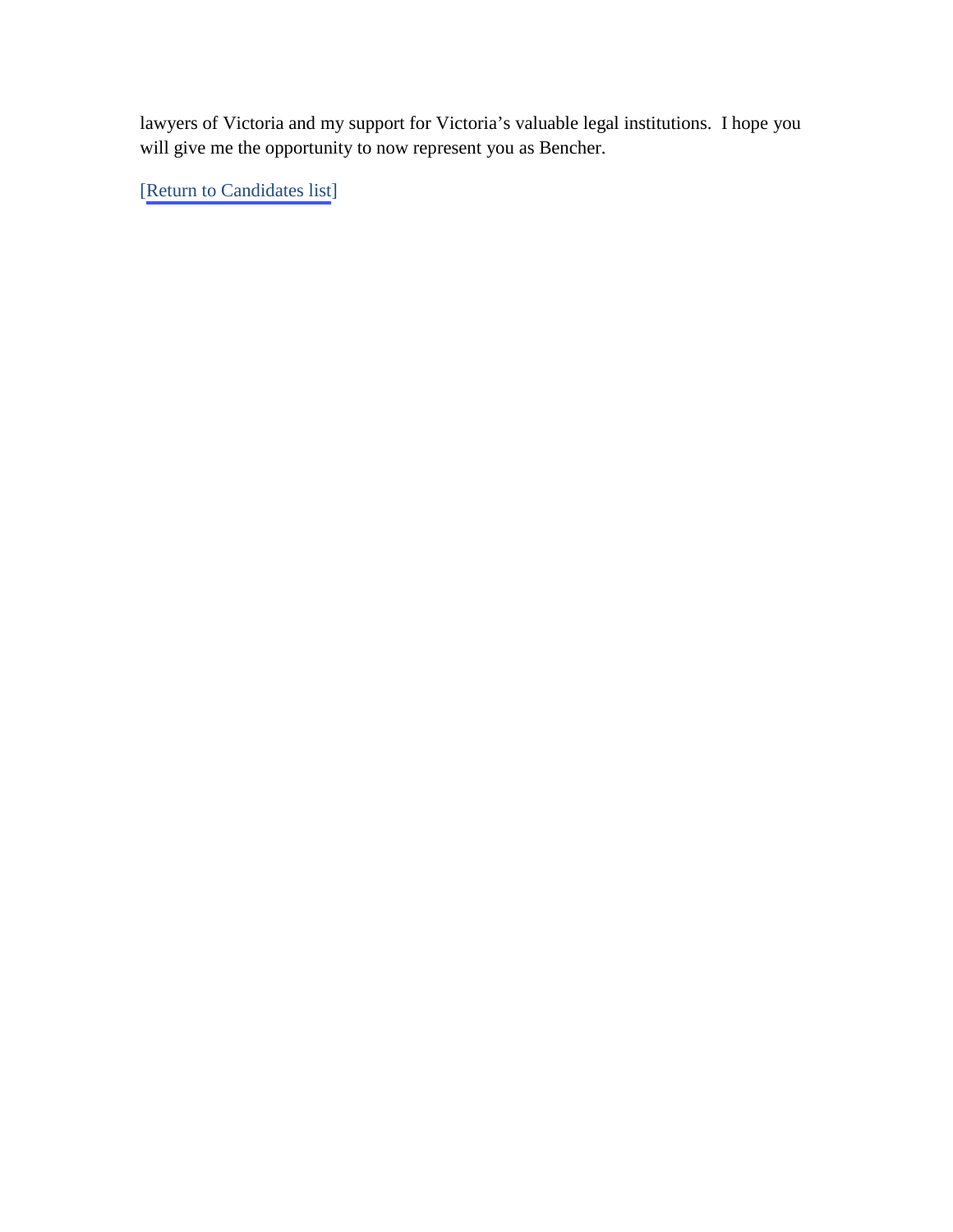<span id="page-4-0"></span>

**MULLIGAN, Michael** Called to the Bar: 1998 Mulligan Defence Lawyers Email: [mulligan@mtplaw.com](mailto:mulligan@mtplaw.com) Website: [www.mtplaw.com](http://www.mtplaw.com/)

# **BIOGRAPHICAL INFORMATION**

I have been practising criminal law in Victoria for twenty-three years.

My wife is also a lawyer. We have a ten-year-old daughter, a thirteen-year-old son, and a one-year-old Yellow Lab.

I have previously served as the chair of the Criminal Section of the CBABC in Victoria, as an elected member of the CBABC Provincial Council, on the executive of the National Criminal Section of the CBA, and as a member of the executive of the CBA BC Branch.

I was honoured in 2011 to receive the Pamela Murray Award from the Victoria Bar Association for maintaining high professional standards and contributing to the wellbeing of the local bar. In 2015, I was the recipient of the [CBA SOGIC Ally Award](https://www.cba.org/News-Media/Press-Releases/2015/Michael-Mulligan-of-Victoria-named-winner-of-2015) and the Victoria Bar Association Contribution to the Law Award.

#### **ELECTION STATEMENT**

If elected, I would work to ensure that the Law Society carries out its mandate to uphold and protect the public interest in the administration of justice.

In my judgment, this mandate warrants the Law Society taking a more active role in advocating for access to justice and adequate resourcing of the justice system. It also requires policies that support a healthy, vibrant, and independent profession.

[Throughout my career](https://mtplaw.com/wp-content/uploads/2015/11/UVic-Law-News-1998.jpg) I have been an advocate for adequate legal aid funding to improve access to justice. If elected, this is something I will continue to pursue.

Access to justice should not be achieved by lowering professional standards. I do not support the proposals, currently being considered by the Law Society, to eliminate the requirement for students to article or for the licencing of unsupervised paralegals.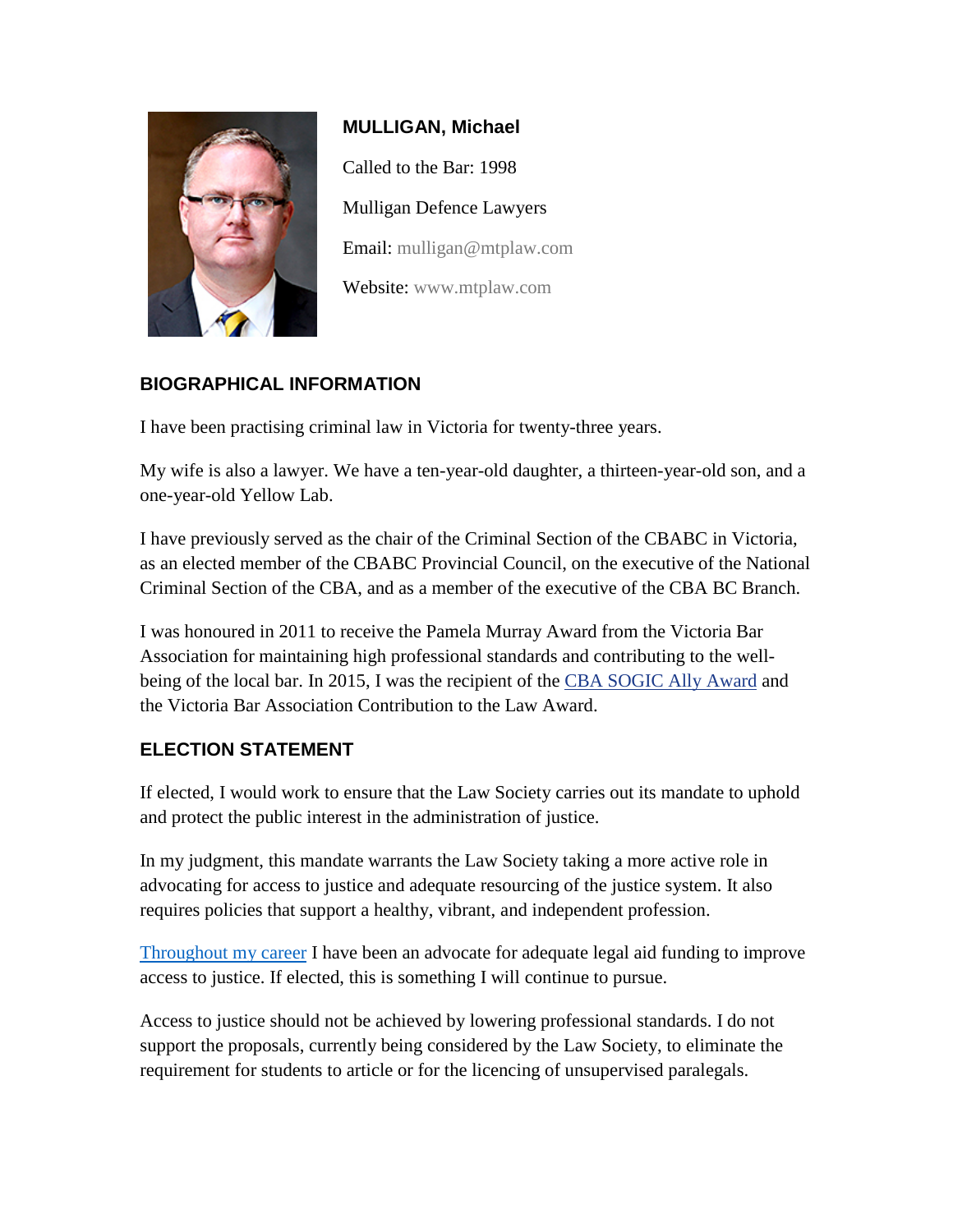The Law Society mandate to protect the public interest in the administration of justice should also be interpreted as an obligation to oppose policies intended to prevent or discourage the public from engaging a lawyer or having a claim adjudicated in court. Recent examples of such policies include the ICBC no-fault system and some categories of Civil Resolution Tribunal disputes where parties are presumptively prohibited from having a lawyer represent them.

The [Supreme Court of Canada](https://canlii.ca/t/1lpcn) has declared that "The independence of the Bar from the state in all its pervasive manifestations is one of the hallmarks of a free society." In keeping with this principle, the Law Society should vigorously oppose legislation or policy inconsistent with the public interest.

[[Return to Candidates list\]](#page-0-0)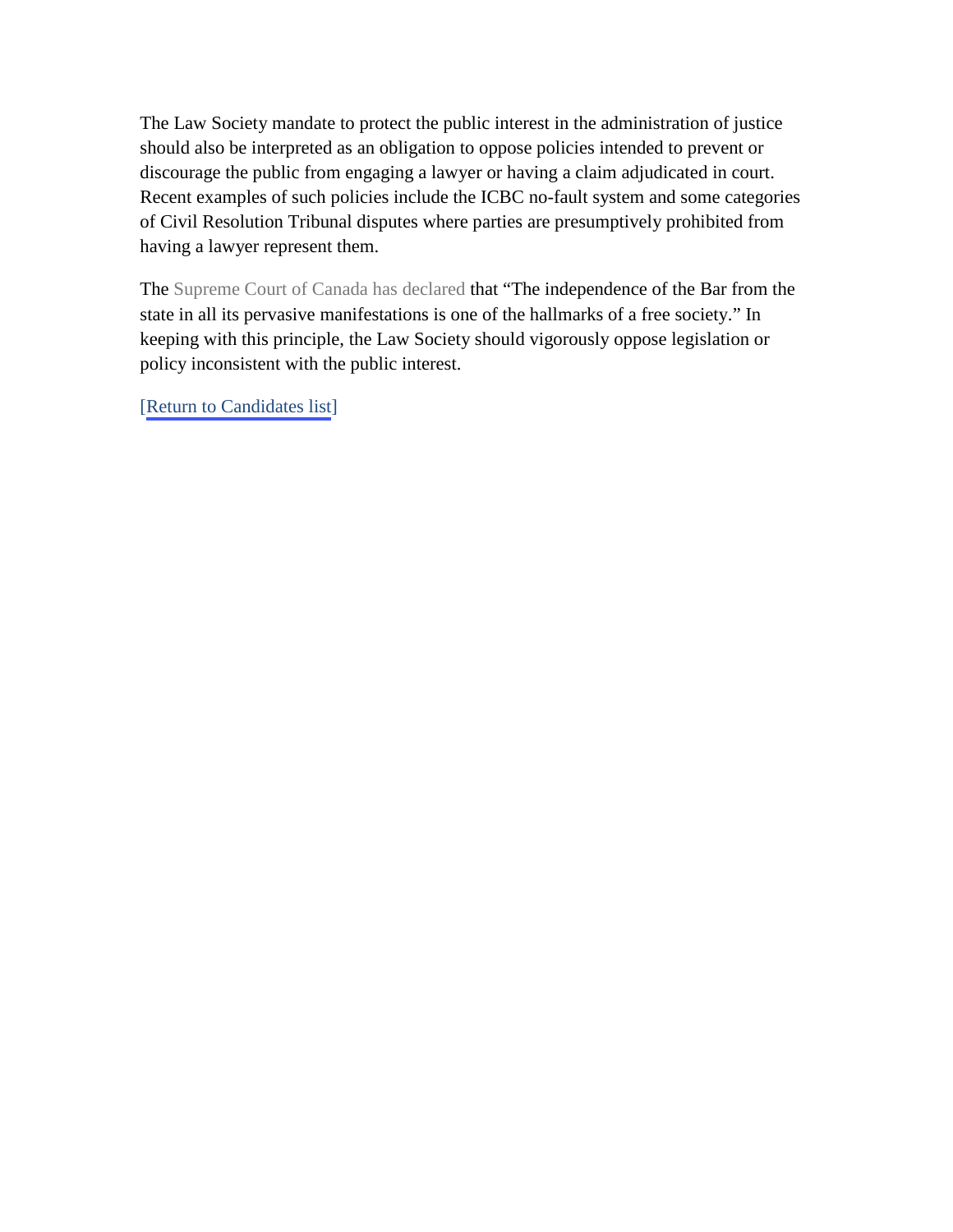<span id="page-6-0"></span>

#### **AMEERALI, Peter**

Called to the Bar: 2005

BC Ministry of Attorney General, Legal Services Branch

Email: [peter.ameerali@gov.b](mailto:peter.ameerali@gov.bc.ca)c.ca

# **BIOGRAPHICAL INFORMATION**

Peter has always been committed to improving the legal profession. He was a co-chair of the Young Lawyers subsection of the CBA and has since mentored dozens of students and lawyers both within government and in private practice. Peter has lectured at UVic, Thompson Rivers University and CLEBC and provided career guidance and coaching about the legal profession at the high school level.

Peter has been a leading practitioner of civil and constitutional litigation at the AG's Legal Services Branch ("LSB") for over 15 years. He has represented government before tribunals and every level of court in BC. Peter has contributed to improving the practice within LSB, including as the inaugural deputy chair of the Diversity and Inclusion Committee and as a principal, supervisor and trainer for students. In his current role as a deputy supervisor in the Litigation Group—and as a member of LSB's Professional Standards Advisory Committee—Peter has ongoing experience advising his peers on legal ethics and practice standards.

Peter has always been active in the broader Victoria community. He has served for several years as a soccer coach, scouting parent, charity volunteer and member of the board of governors for a local school.

#### **ELECTION STATEMENT**

As a bencher, I would challenge and empower the Law Society to be even more innovative and active in supporting a strong bar. In fulfilling the many responsibilities of a bencher, there are four areas on which I wish to focus attention on during this election.

First, it is critical the Law Society remain worthy of the self-governance entrusted to it. Recent AGMs made it clear to me there are many voices which need to be heard. Our profession must be vigilant to exemplify the principles of the democracy we are key to protecting. This includes being responsive to our membership and actively seeking input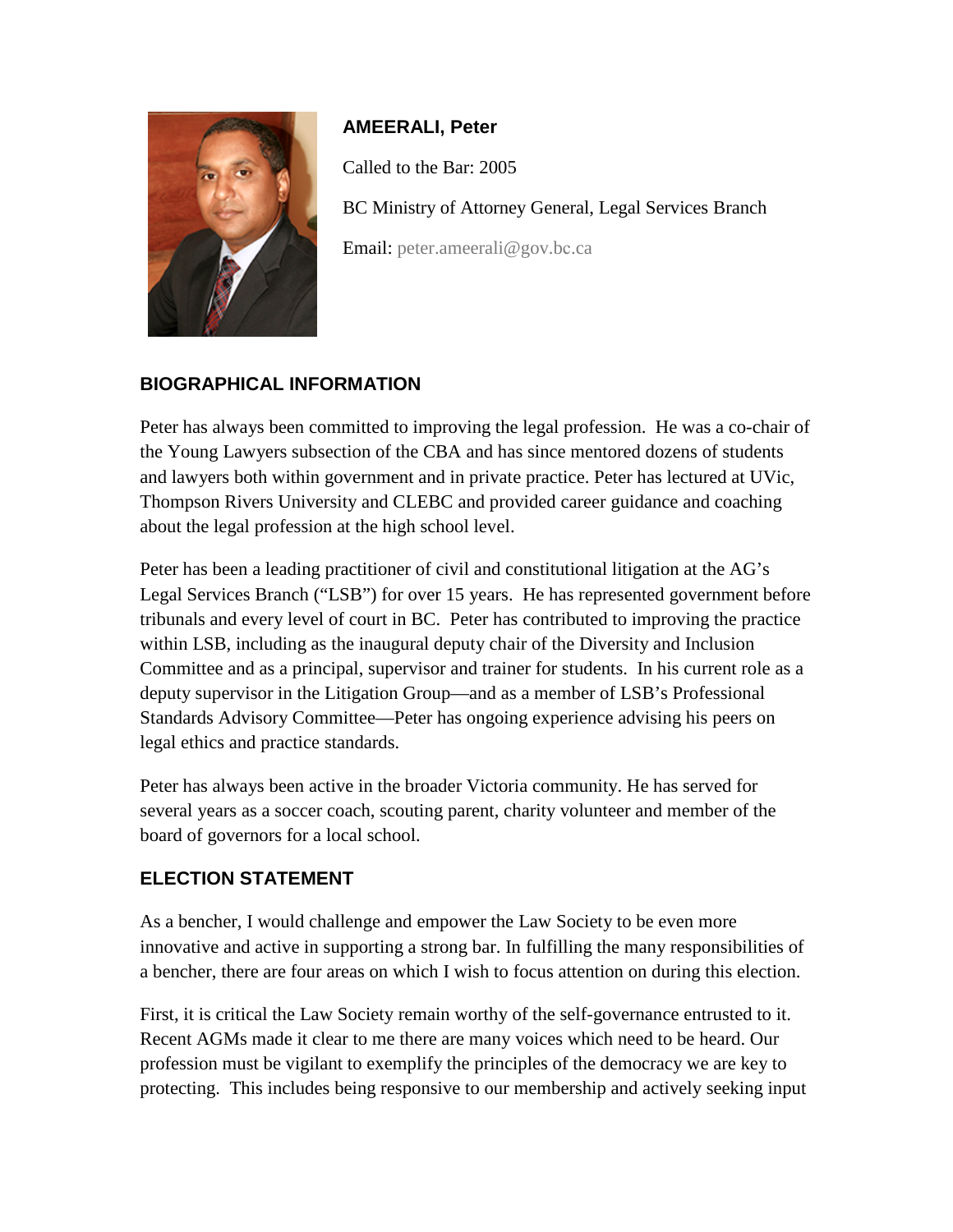through consultation beyond the AGMs and bi-annual elections. It means listening to and, in some cases, amplifying diverse voices, educating ourselves and actively empowering marginalized communities. As your bencher, I would commit to hearing your concerns directly and would provide meaningful opportunities for your input to get to the governance table.

Second, our profession has responded creatively to the dual challenges posed by the ongoing climate crisis and global pandemic. Those lessons should not be lost when the latter crisis has passed, because the former will continue. I will work to ensure the Law Society leverages what we have learned to enable lawyers to keep practicing in a sustainable manner that ultimately increases access to justice.

Third, while the Law Society leads and enables change, it must not neglect its primary responsibility to monitor the practice standards of the profession. I pledge to maintaining high standards on admission to the bar, and to promoting and providing supportive mentorship and feedback for students and young lawyers in our community. Where practice standards call for decisive intervention, I will help ensure our profession provides appropriate discipline that demonstrably protects the public and the profession. Having spent much of the past three years helping to supervise dozens of lawyers and their staff, I have directly relevant experience to these core bencher functions.

Finally, the Law Society must be even more attentive and active in ensuring our profession reflects the diversity of the community we serve. As a BIPOC lawyer, I have already been a change maker and a strong advocate for diversity and inclusion in the legal profession. I have throughout my career taken positive action on diversity issues that is timely, considered, and meaningful. I applaud and would work to advance the efforts of the profession to expand awareness of visible and invisible barriers to practitioners and clients alike.

Over the course of my career, I have personally received exemplary guidance from our local benchers. I know they have left big shoes to fill and I am confident I am up for that challenge. As a long-time member of the Victoria bar, I understand Victoria County includes a unique mixture of everything from full-service private firms to government and public-law lawyers to semi-retired practitioners. I ask my peers in Victoria County to entrust me with the responsibility of representing our community at the Law Society governance table.

#### [[Return to Candidates list\]](#page-0-0)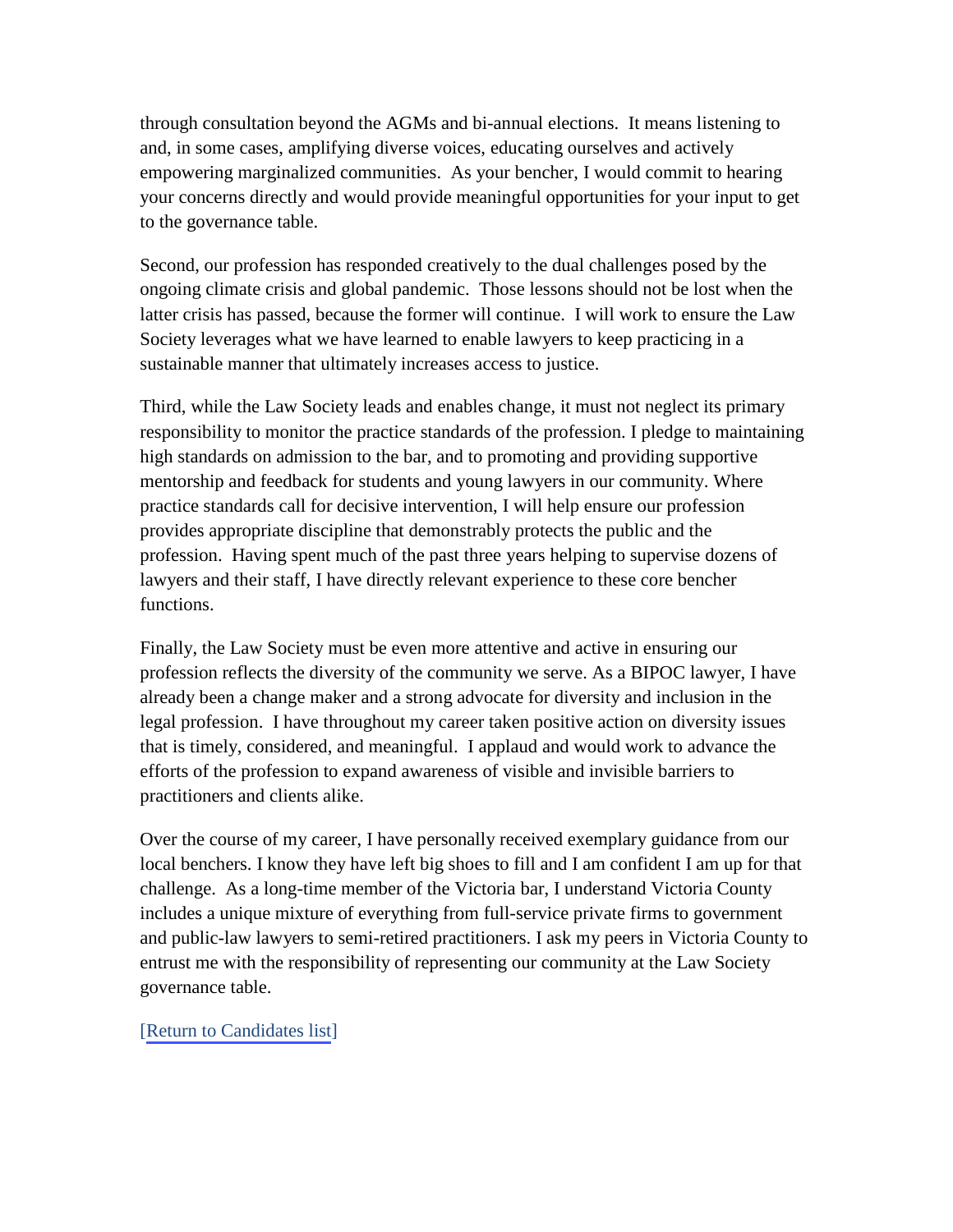<span id="page-8-0"></span>

**LEGH, James A. S.**  Called to the Bar: 1986 Stevenson Luchies & Legh Email: [legh@sll.ca](mailto:legh@sll.ca) Website: [www.sll.ca](http://www.sll.ca/)

# **BIOGRAPHICAL INFORMATION**

James Legh maintains both a litigation and solicitor's practice at Stevenson Luchies & Legh. He is called in British Columbia (1988) and Manitoba (1986).

He teaches at the University of Victoria Law School, has coached a UVic Moot team, been a member of the Canadian Federal PILT, and undertaken a number of work place investigations.

James has been an active volunteer his whole life and has been recognised for his contributions with various awards as a result.

Professionally he has been a long-term member of the Victoria Bar Association Executive and acted as its president twice. He is a member of the CBA Judicial Advisory Committee and Automobile Insurance Working Group. He regularly provides Pro-bono services, and has presented at CLE and University programmes.

In his time away from the office, James has been an active leader with Scouts Canada for over 40 years, taking on local, national and regional roles including organizing National and Provincial events. He has also been a member of the Sannich Police Board, Victoria Foundation, Children's Museum of Victoria Association, Learning Disabilities Association of British Columbia, Stages Dance Theatre Society, Kaleidoscope Theatre Productions Society and is a founding member of Lawyers on Stage Theatre.

#### **ELECTION STATEMENT**

I am exceptionally proud of being a lawyer and have been practicing in Victoria for over 30 years. Throughout that time, through the Victoria Bar Association and other endeavours, I have promoted the wellbeing of lawyers and advocated for the profession.

It has come to the point when I would like to offer more and volunteer as a Bencher.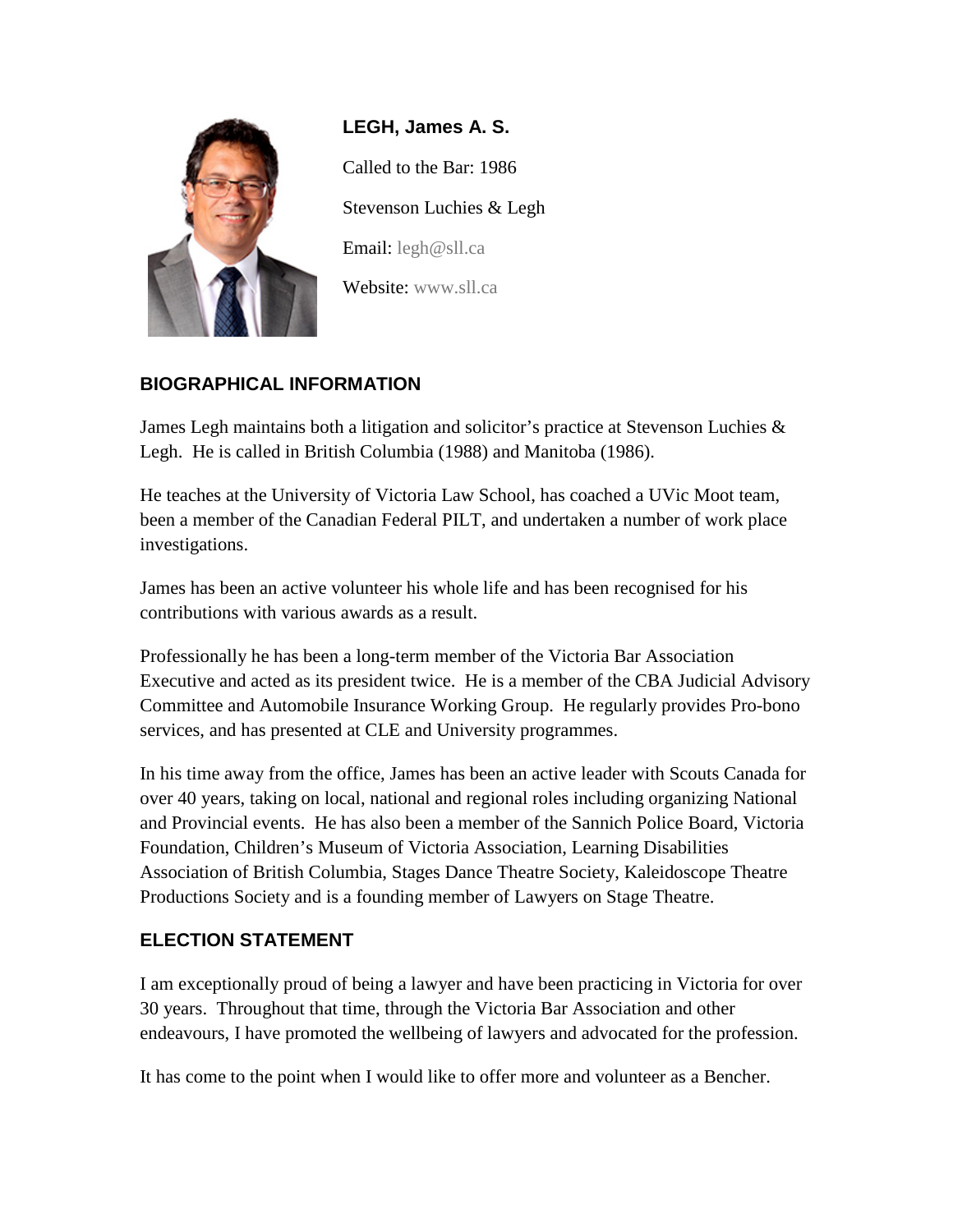For many years, I have been active with the executive of the VBA, including as President twice and since 2006 editing *the Praecipe,* newsletter. Over the years I have mentored many lawyers and students and I currently teach Civil Procedure at UVic.

Throughout my career I have endeavored to ensure that ethical conduct is foremost in the conduct of those whom I might influence, as it is critical for us all. It is a privilege to be a lawyer and we each have an obligation to protect the legal process, reflect the best of society and ensure all lawyers uphold their responsibilities. Canadian society cannot afford to have lawyers who are not competent or ethical. As a professional society, we must, when education and assistance do not help, ensure steps are taken to address lawyers who are not able to uphold our responsibilities.

I am also very supportive of the steps taken by the Law Society towards addressing the Truth and Reconciliation Commission's recommendations and have promoted that with our own firm. I am equally supportive of continuing to promote an inclusive society with respect for all and the elimination of all forms of bias, prejudice, racism etc.

I am double vaccinated and support the need to "follow the science" in all things. We live in a world which, with the easy dissemination of false information, is dangerous. Decisions, particularity those affecting many people, need to be made with the best information practically available. Thus, it is important that decisions made by the Law Society be thoughtfully considered and evidence based, rather than reactive.

While I believe easy access to the courts and law must continue to be increased, I am concerned about the diminishment in the education of lawyers. Articles and mentorship of young lawyers is a linchpin of our profession it must be encouraged - not reduced. Any increase in the provision of legal services by less qualified individuals, outside the oversight of lawyers, must be very carefully considered.

The pandemic has opened many doors which the law must continue to push forward. The use of technology and new rules of conduct, which clearly benefit society and increase access to justice need to be encouraged.

As a Bencher, I will carry these perspectives with me in making decisions, which I will endeavour to ensure are in the best interests of not only lawyers but all British Columbians.

I would be pleased to discuss any issue, relevant to my application to be your Bencher. Feel free to reach out to me at 250-381-4040 or [legh@sll.ca](mailto:legh@sll.ca)

Sincerely,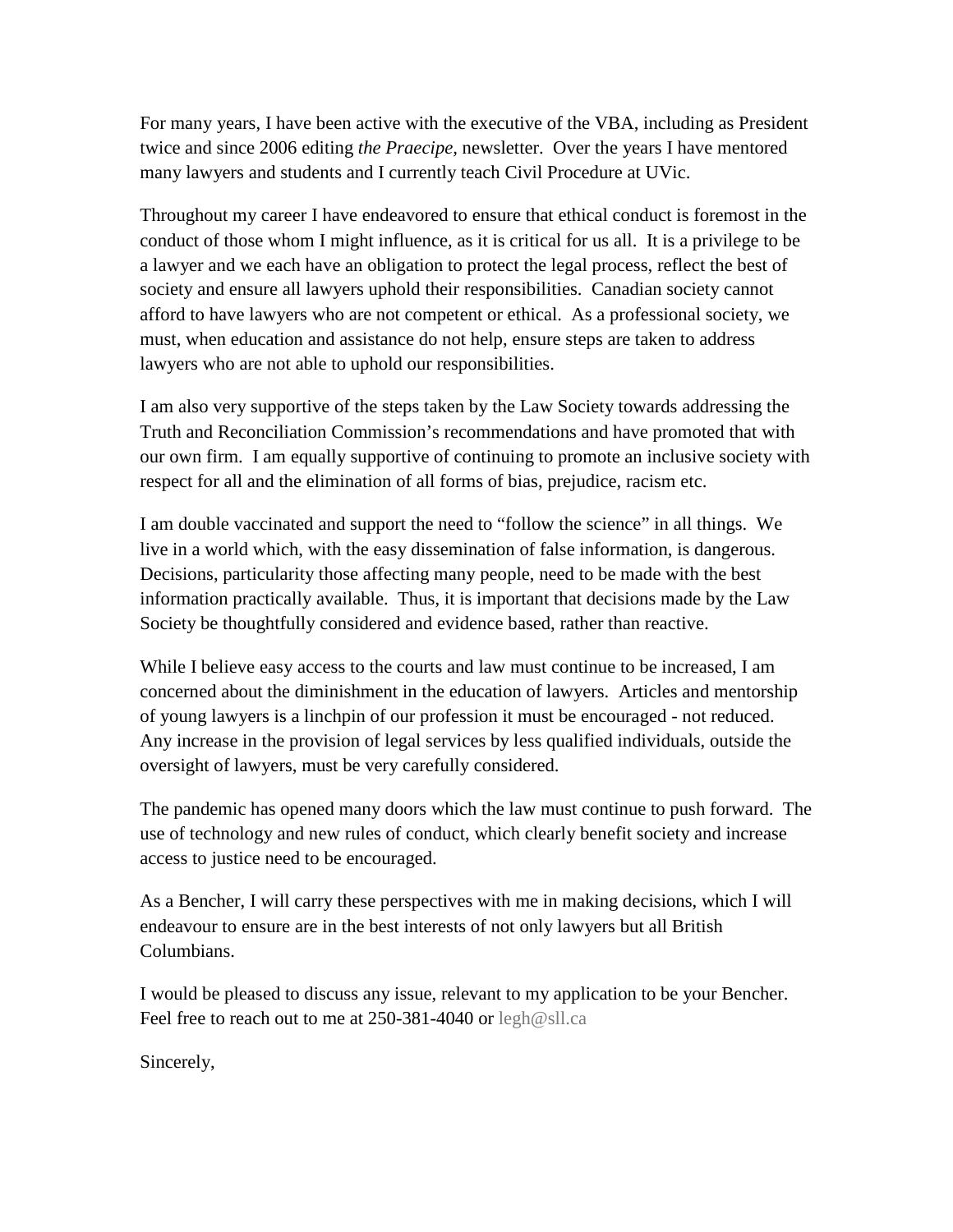# **James (Jim) A. S. Legh, (he/him)**  of the British Columbia and Manitoba Bars

[[Return to Candidates list\]](#page-0-0)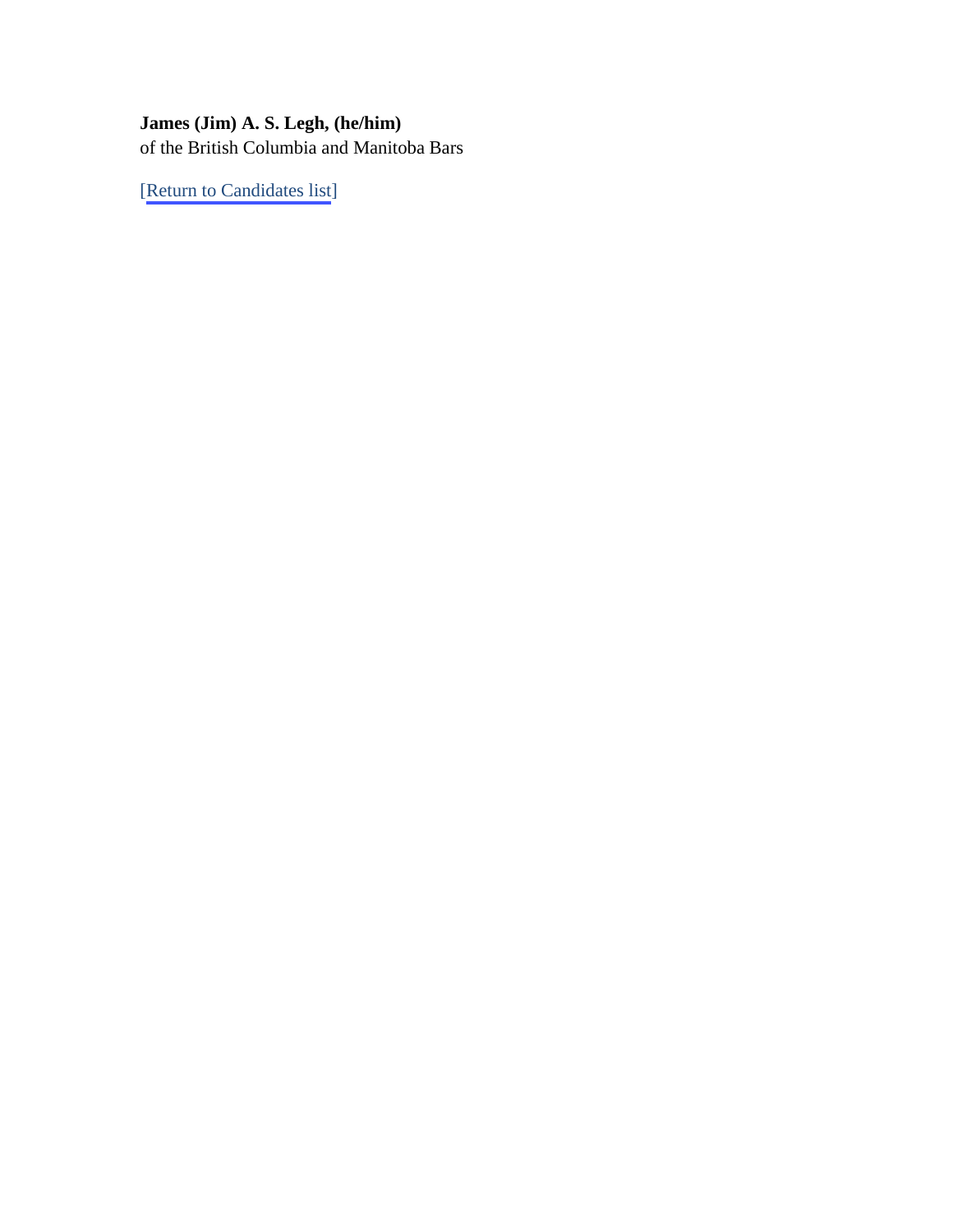<span id="page-11-0"></span>

**LEBLANC, Lindsay R.** Called to the Bar: 2006 Cox Taylor, Barristers & Solicitors Email: [leblanc@coxtaylor.ca](mailto:leblanc@coxtaylor.ca) Website: [www.coxtaylor.ca](http://www.coxtaylor.ca/)

# **BIOGRAPHICAL INFORMATION**

I am a partner at Cox Taylor. My practice is a mix of solicitor and litigation in primarily property, administrative and commercial law. I was called to the Bar in 2006.

I am an active volunteer in the legal community with my current law related work including:

- (a) Chair of the Law Foundation of B.C. During my tenure at the Law Foundation, I have overseen and implemented a number of structural changes to the Board and the Foundation's operations.
- (b) Member of the Supreme Court of B.C. Rules Committee.
- (c) Appointed member of the Law Society of B.C. Disciplinary Hearing Panel.

I am also a Director of UVic Properties and the K. Irving Scholarship Society.

I have extensive past volunteer work in the Victoria community, including sitting for 6 years as a Governor to the University of Victoria, as Director of the Vancouver Island Sexual Health Society, and on a number of CBA committees. I have lectured at PLTC sessions.

I am a member of the Metis Nation. I was born and raised in Quesnel, B.C., though after completing my law degree in Victoria, I sought to call Victoria home permanently. Most of my immediate family quickly followed suit.

# **ELECTION STATEMENT**

I seek the support of my colleagues to be elected as bencher as I feel I could bring a unique perspective to the position having maintained a joint practice as a solicitor and litigator and from my volunteer experience on various law and community boards. I seek